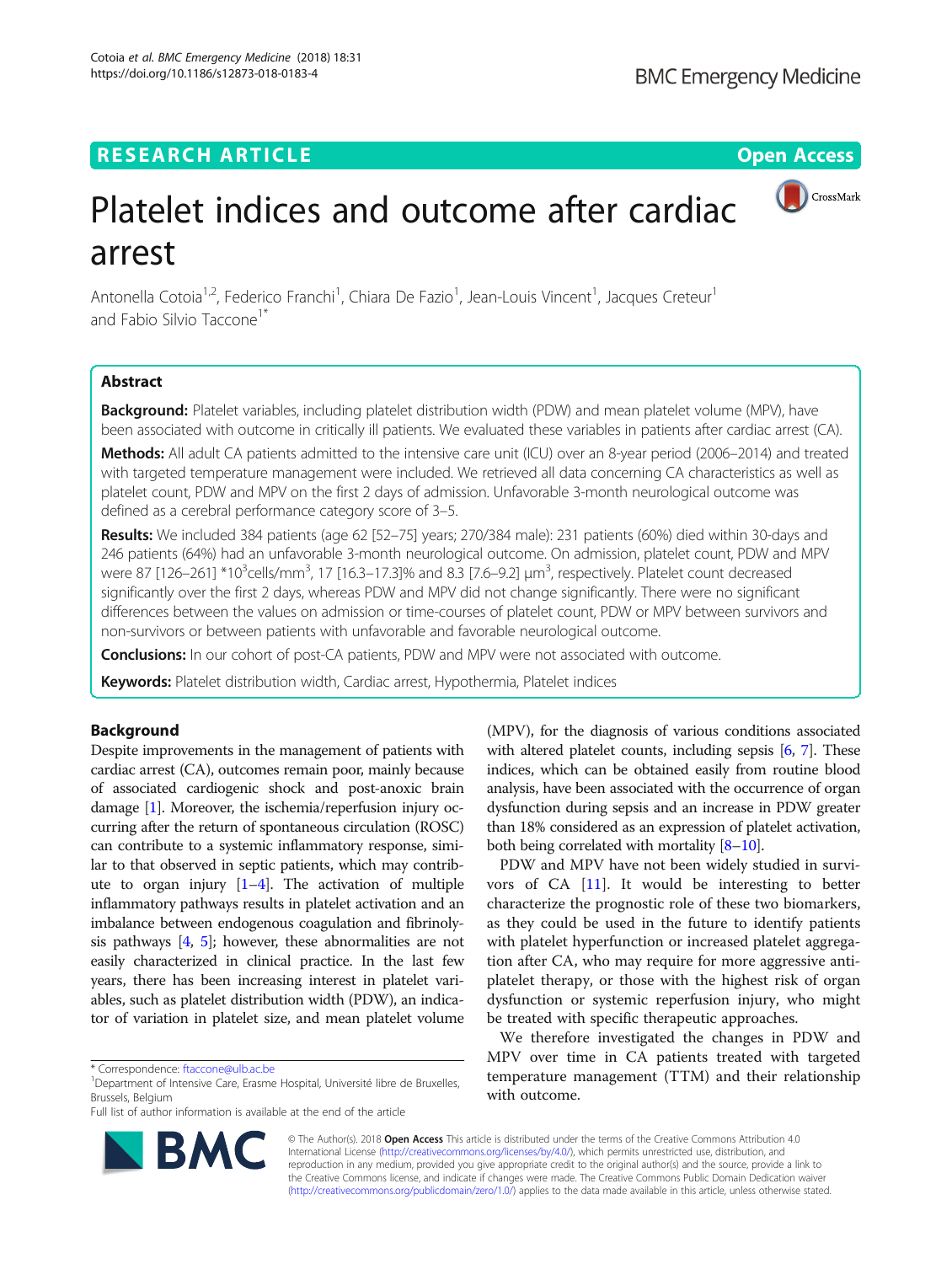# Methods

The local Ethical Committee (Comité d'Ethique Hospitalo-Facultaire Erasme-ULB) approved the study (Protocol P2017/264), but the need for informed consent was waived because of the retrospective analysis of data. Non-traumatic patients with Glasgow coma scale < 9, surviving for at least 24 h after in-hospital or out-of-hospital CA and admitted to the intensive care unit (ICU) were included in an institutional database (December 2006 to October 2014) and considered eligible for the study. Exclusion criteria were missing data on blood count on admission.

All patients were treated with TTM (target temperature: 32–34 °C) for 24 h, according to our standardized protocol that has been described elsewhere [\[12\]](#page-6-0). Briefly, cooling is started immediately after ICU admission with a combination of cold fluid bolus (20–30 ml/kg of a crystalloid solution in 30 min) and a circulating water blanket device (Medi-Therm II, Gaymar, USA). Target temperature is initially measured using a rectal temperature probe or a blood temperature monitoring in case an invasive haemodynamic monitoring (PiCCO, Pulsion, Munich, Germany) is initiated. Sedation is based on the use of midazolam  $(0.03-0.1 \, \text{mg/kg/h})$  and analgesia on morphine  $(0.1-\,1.003)$ 0.3 mg/kg/h) infusions. Cisatracurium is administered to control shivering in the induction phase (bolus of 0.15 mg/kg) and, if needed, as a continuous infusion thereafter (1–3 mcg/kg/min). After 24 h of cooling, rewarming is obtained passively at a rate of 0.3–0.5 °C/h and sedation discontinued when body temperature reaches 37 °C. Patients are kept in a 30° semi-recumbent position; ventilation is set to keep  $PaCO<sub>2</sub>$  between 35 and 45 mmHg and  $SpO<sub>2</sub> > 94–96%$ . Blood glucose is kept between 110 and 150 mg/dL and mean arterial pressure maintained > 65–70 mmHg using fluids, dobutamine and/ or norepinephrine, as appropriate. Intra-aortic balloon counterpulsation (IABP) or extracorporeal membrane oxygenation (ECMO) are used in cases of severe cardiogenic shock.

In case of persisting deep coma associated with bilateral absence of the N20 response to somatosensory evoked potentials (on day 2–3 after arrest), and/or status myoclonus with malignant EEG (i.e. burst suppression or suppressed background) and/or refractory status epilepticus, decisions to withdraw life-support were made after interdisciplinary discussion and occurred not before 48–72 h after normothermia  $(>37^{\circ})$  was restored and sedative agents were stopped.

We collected data on demographics, comorbidities and CA characteristics. The platelet count (normal range: 155-350\*10<sup>3</sup>cells/mm<sup>3</sup>), PDW (normal range: 15-18%) and MPV (normal range:  $6.4-10 \mu m^3$ ) values were obtained on ICU admission and for two subsequent days from the routine daily blood count measured using the UniCel DXH 800 Coulter Cellular Analysis System (Beckman Coulter International S.A., Nyon, France). Thrombopenia was defined as a platelet count of  $< 150^*10^3$ cells/  $mm<sup>3</sup>$  while high PDW and MPV in case of values  $>18\%$ and 10  $\mu$ m<sup>3</sup>, respectively. Blood lactate and C-reactive protein (CRP) levels on admission were also recorded. Treatments with vasoactive/inotropic drugs and continuous renal replacement therapy were noted. Shock was defined as the need for vasopressor agents for more than 6 h. The development of infections during the ICU stay was recorded; survival was recorded at 30-days after admission in ICU. Neurological evaluation was assessed using the cerebral performance category score (CPC) during follow-up visits or by telephone interview 3 months after CA [[13](#page-6-0)]. Unfavorable neurological outcome was considered as a CPC 3–5.

#### Statistical analysis

Data were analyzed using SPSS 24.0 for Windows (SPSS Inc., Chicago, IL). We used the Shapiro-Wilk test and stratified distribution plots to verify the normality of distribution of continuous variables. Continuous variables are presented as median [25–75 percentile] and number (%) as appropriate. Differences between groups (survivors vs. no survivors, and unfavorable vs. favourable outcome) were assessed using Student's T test, Mann-Whitney test,  $\chi^2$  test, or Fisher's exact test, as appropriate. Time-courses of platelet parameters were analyzed using a two-way ANOVA for repeated measurement with Bonferroni post-hoc correction. A two-tailed test was performed and a  $p$  value  $< 0.05$  was considered to be significant.

### Results

From a total of 445 eligible CA patients admitted over the study period, 43 died within a few hours after hospital admission without blood sampling and 18 were excluded for missing PDW/MPV data, leaving 384 patients for the final analysis (mean age: 62 [52–75]; male gender,  $n = 270$  [70%] - Table [1\)](#page-2-0). The total duration of ICU stay was 4 [[2](#page-5-0)–[8\]](#page-6-0) days; 231 patients died within day 30 (60%) and 246 (64%) patients had an unfavorable outcome.

On admission, the platelet count was 193 [131–266]  $*10^3$ cells/mm<sup>3</sup>, PDW 17.0 [16.3-17.3]% and MPV 8.3 [7.6–9.2]  $\mu$ m<sup>3</sup> (Table [1](#page-2-0)). Platelet counts decreased significantly over the next 2 days to 160 [97–215] on day 1 and 147 [87-202] \*10<sup>3</sup>cells/mm<sup>3</sup> on day 2,  $p < 0.001$ ), whereas PDW and MPV remained stable. Thrombopenia was observed in 108 (28%) patients on admission and in 146 (38%) and 203 (53%) on day 1 and 2, respectively. High PDW and MPV were observed in 78 (20%) and 62 (16%) patients on admission, in 80 (21%) and 64 (17%) patients on day 1 and in 82 (21%) and 67 (17%) patients on day 2, respectively.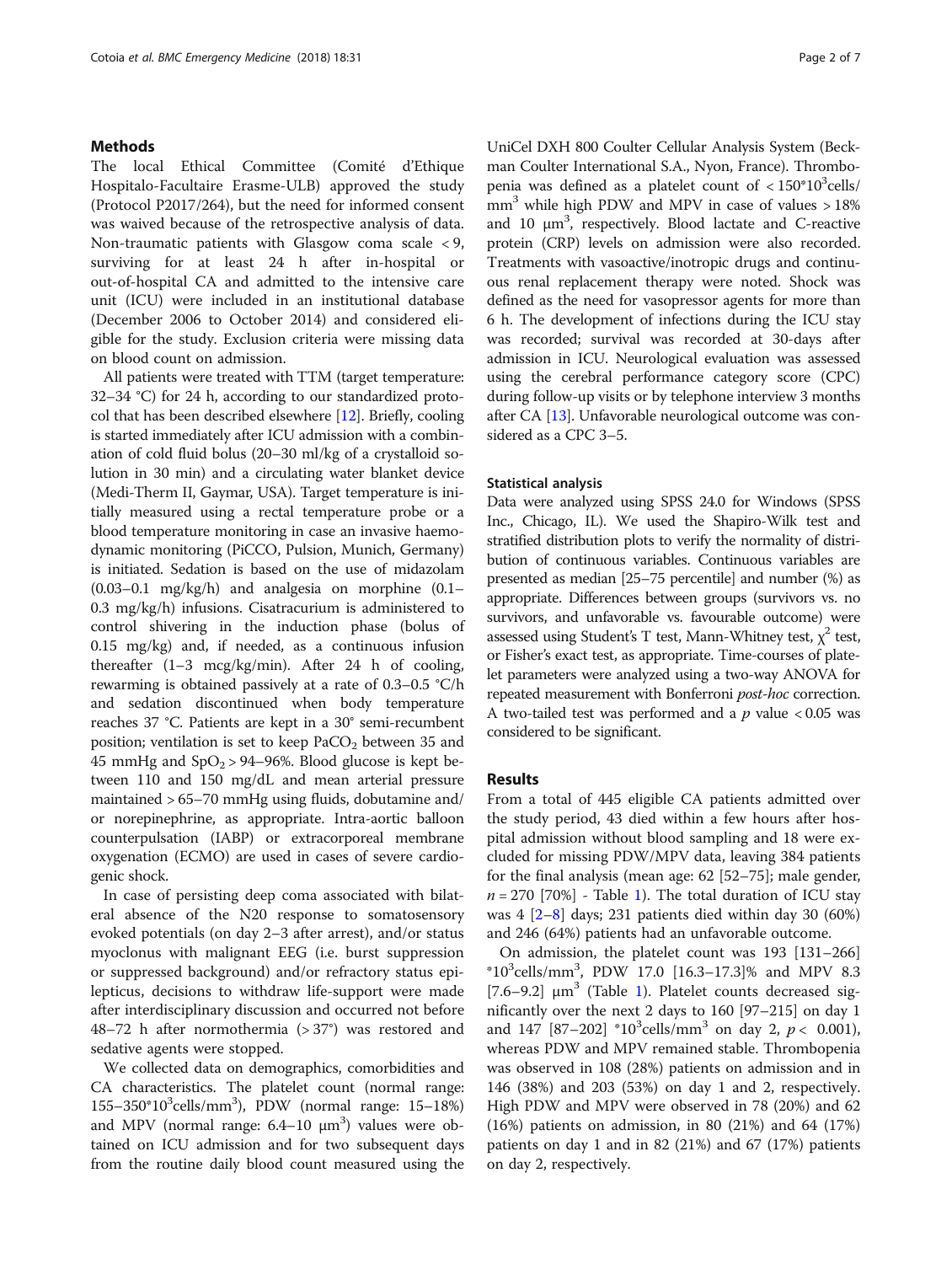<span id="page-2-0"></span>Table 1 Characteristics of study population according to favourable (FO) and unfavourable (UO) neurological outcome

|                                             | All $(n = 384)$  |                     | Survivors ( $n = 153$ ) Non-survivors ( $n = 231$ ) P Value |         | FO $(n = 138)$        | $UO(n = 246)$    | P Value |
|---------------------------------------------|------------------|---------------------|-------------------------------------------------------------|---------|-----------------------|------------------|---------|
| Age, years                                  | 62 [52-75]       | 58 [49-70]          | 66 [54-78]                                                  | < 0.001 | 58 [50-69]            | 66 [53-77]       | < 0.001 |
| Weight, kg                                  | 77 [67-85]       | 78 [70-87]          | 75 [65-85]                                                  | 0.360   | 78 [70-88]            | 75 [65-85]       | 0.076   |
| Male, n (%)                                 | 270 (70)         | 114(75)             | 156 (67)                                                    | 0.110   | 103(75)               | 167 (68)         | 0.165   |
| Comorbidities                               |                  |                     |                                                             |         |                       |                  |         |
| Chronic hypertension, n (%)                 | 175 (46)         | 71 (46)             | 104 (45)                                                    | 0.790   | 63 (46)               | 112(45)          | 0.981   |
| Diabetes, n (%)                             | 95 (25)          | 33 (22)             | 62 (26)                                                     | 0.241   | 28 (20)               | 67(27)           | 0.130   |
| Chronic heart failure, n (%)                | 81(21)           | 30(20)              | 51(22)                                                      | 0.561   | 29 (21)               | 52 (21)          | 0.977   |
| Coronary artery disease, n (%)              | 168 (44)         | 60 (39)             | 108(47)                                                     | 0.145   | 56 (40)               | 112(45)          | 0.348   |
| Neurological disease, n (%)                 | 64 (16)          | 17(11)              | 47 (20)                                                     | 0.028   | 14(10)                | 50 (20)          | 0.011   |
| Liver cirrhosis, n (%)                      | 21(6)            | 4(3)                | 17(7)                                                       | 0.045   | 4(3)                  | 17(7)            | 0.097   |
| COPD/asthma, n (%)                          | 66 (17)          | 23 (15)             | 43 (18)                                                     | 0.362   | 20(14)                | 46 (19)          | 0.294   |
| Presentation rhythm, n (%)                  |                  |                     |                                                             |         |                       |                  |         |
| VF-VT, n (%)                                | 151 (39)         | 89 (55)             | 62(27)                                                      | < 0.001 | 83 (60)               | 68 (27)          | < 0.001 |
| Unknown, n (%)                              | 23(6)            | 8(5)                | 15(6)                                                       | 0.941   | 6(4)                  | 17(7)            | 0.875   |
| Out of hospital CA, n (%)                   | 215 (56)         | 84 (55)             | 131(57)                                                     | 0.675   | 76 (55)               | 139 (56)         | 0.739   |
| Time to ROSC, min                           | $15 [7 - 25]$    | $12 [5 - 20]$       | 18 [10-25]                                                  | 0.002   | $12 [5 - 20]$         | 17 [10-25]       | 0.005   |
| Epinephrine, mg                             | $3[2-6]$         | $2[1-4]$            | $4[2-7]$                                                    | < 0.001 | $2[1-4]$              | $4[2-7]$         | < 0.001 |
| Witnessed CA, n (%)                         | 323 (84)         | 138 (90)            | 185 (80)                                                    | 0.006   | 124 (90)              | 199 (81)         | 0.021   |
| Bystander CPR, n (%)                        | 255 (66)         | 138 (90)            | 117 (50)                                                    | 0.001   | 107(77)               | 148 (60)         | 0.001   |
| Cardiac origin of arrest, n (%)             | 230 (60)         | 105 (69)            | 125 (54)                                                    | 0.004   | 97 (70)               | 133 (54)         | 0.002   |
| During ICU stay                             |                  |                     |                                                             |         |                       |                  |         |
| AKI, n (%)                                  | 231 (60)         | 77 (50)             | 154 (67)                                                    | 0.001   | 69 (50)               | 162 (66)         | 0.002   |
| Vasopressor use, n (%)                      | 278 (72)         | 97 (63)             | 181 (78)                                                    | 0.001   | 88 (64)               | 190 (77)         | 0.005   |
| Dobutamine use, n (%)                       | 202 (53)         | 77 (50)             | 125 (54)                                                    | 0.252   | 69 (50)               | 133 (54)         | 0.321   |
| Hypothermia, n (%)                          | 339 (88)         | 131 (85)            | 208 (90)                                                    | < 0.001 | 119 (86)              | 220 (89)         | 0.435   |
| Sepsis, n (%)                               | 118(31)          | 45 (29)             | 73 (32)                                                     | 0.649   | 40 (29)               | 78 (31)          | 0.579   |
| IABP, $n$ $(\%)$                            | 28(7)            | 8(5)                | 20(8)                                                       | 0.206   | 7(5)                  | 21(8)            | 0.210   |
| ECMO, n (%)                                 | 53 (14)          | 20(13)              | 33 (14)                                                     | 0.736   | 19 (14)               | 34 (14)          | 0.988   |
| CRRT, n (%)                                 | 60 (16)          | 25(16)              | 35 (15)                                                     | 0.754   | 22(16)                | 38 (15)          | 0.898   |
| Shock, n (%)                                | 207 (54)         | 66 (43)             | 141(61)                                                     | 0.001   | 61 (44)               | 146 (59)         | 0.004   |
| Steroid therapy, n (%)                      | 74 (19)          | 24 (16)             | 50 (22)                                                     | 0.147   | 23(17)                | 51 (21)          | 0.333   |
| RBC transfusion, n (%)                      | 99 (26)          | 42 (28)             | 57 (24)                                                     | 0.543   | 37 (27)               | 62 (25)          | 0.730   |
| Blood sample on admission                   |                  |                     |                                                             |         |                       |                  |         |
| Creatinine, mg/dL                           | $1.2$ [0.9-1.6]  | $1.1$ $[0.9-1.6]$   | $1.3$ [0.9-1.7]                                             | 0.095   | $1.1$ $[0.9-1.6]$     | $1.2$ [0.9-1.7]  | 0.082   |
| Lactate, mg/dL                              | 4.4 [2.8-7.9]    | $3.9$ $[2.5 - 5.6]$ | $4.9$ [3.1-8.7]                                             | < 0.001 | $3.9$ [ $2.5 - 5.7$ ] | 4.6 [6.0-8.5]    | 0.003   |
| CRP, mg/L                                   | 11.0 [3.6–53.2]  | 9.0 [2.9-49.3]      | 12.5 [4.0-59.0]                                             | 0.039   | $7$ [2.3-33.1]        | 15.1 [4.3-64.5]  | 0.001   |
| PLT, *10 <sup>3</sup> cells/mm <sup>3</sup> | 193 [131-266]    | 196 [133-269]       | 193 [133-261]                                               | 0.654   | 197 [134-264]         | 194 [130-268]    | 0.499   |
| MPV, $\mu m^3$                              | $8.3$ [7.6-9.2]  | 8.4 [7.7-9.2]       | 8.4 [7.6-9.3]                                               | 0.770   | $8.3$ [7.7-9.2]       | $8.4$ [7.6-9.3]  | 0.864   |
| PCT, %                                      | $0.2$ [0.1-0.2]  | $0.2$ [0.1-0.2]     | $0.2$ [0.1-0.2]                                             | 0.675   | $0.2$ [0-1-0.2]       | $0.2$ [0.1-0.2]  | 0.774   |
| PDW, %                                      | 17.0 [16.3-17.3] | 17.0 [16.2-17.3]    | 17.0 [16.4-17.4]                                            | 0.422   | 16.8 [16.2-17.3]      | 16.9 [16.4-17.4] | 0.628   |
| ICU length of stay, days                    | $4 [2 - 8]$      | $7[4-13]$           | $4 [2 - 7]$                                                 | < 0.001 | $6[4-12]$             | $4 [2 - 8]$      | < 0.001 |

CA cardiac arrest, CPR cardiopulmonary resuscitation, ROSC return of spontaneous circulation, VF/VT ventricular fibrillation/ventricular tachycardia, AKI acute kidney injury, ICU intensive care unit, IABP intra-aortic balloon pump counterpulsation, ECMO extracorporeal membrane oxygenation, CRRT continuous renal replacement therapy, COPD chronic obstructive pulmonary disease, RBC Red Blood Cells, MV mechanical ventilation, CRP C-reactive Protein, PLT Platelet count, MPV Mean platelet volume, PCT Plateletcrit, PDW Platelet Distribution Width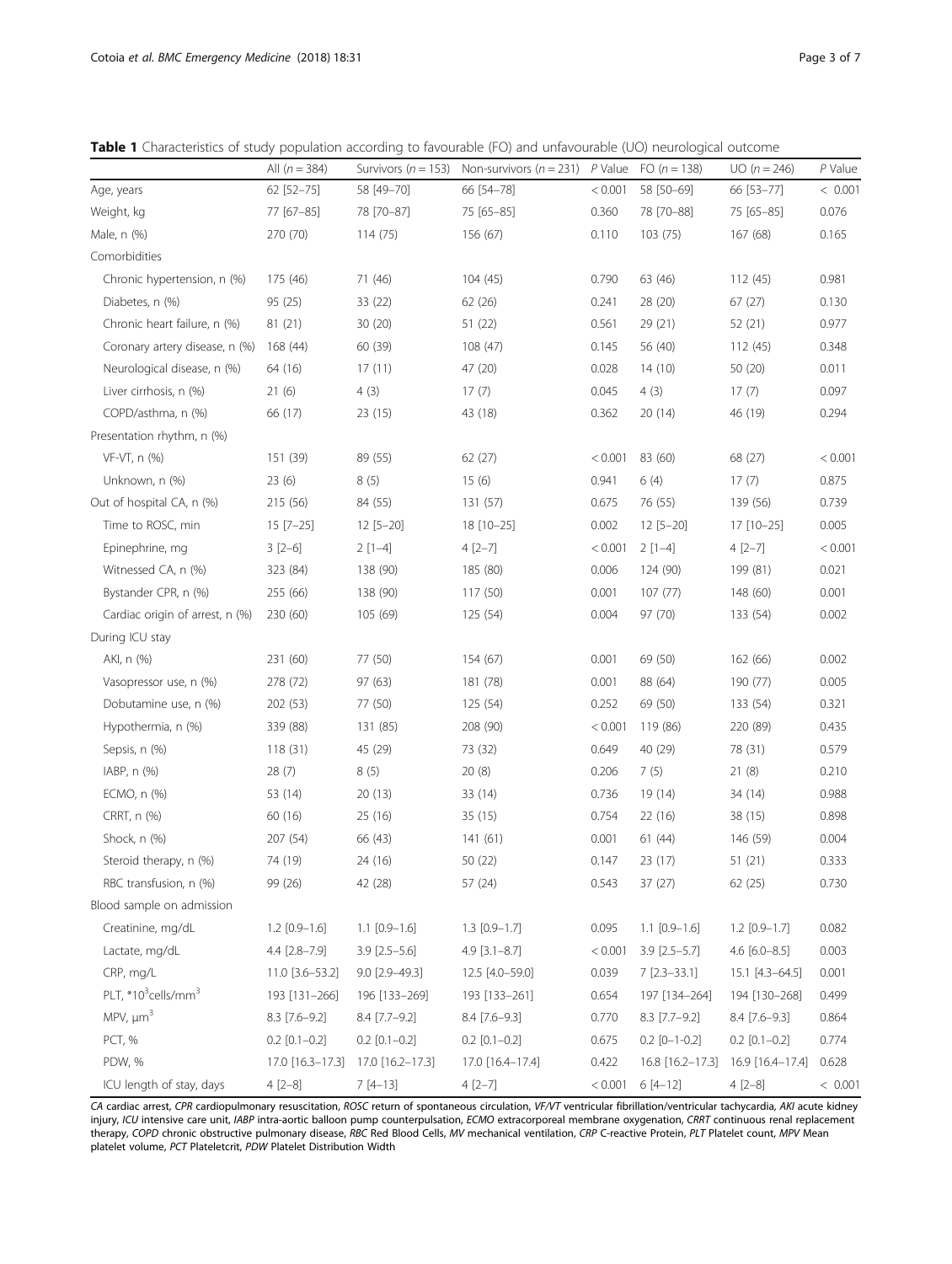Compared to survivors, non-survivors were older, had less frequently had a witnessed arrest, bystander CPR, a cardiac origin of the arrest and an initial shockable rhythm, and had longer resuscitation times and higher epinephrine doses (Table [1\)](#page-2-0). They also had higher admission lactate and CRP concentrations, more frequently received vasopressor therapy, and had a shorter ICU length of stay.

There were no significant differences between survivors and non-survivors in admission platelet counts (196 [133–269] vs. 193 [133–261] \*10<sup>3</sup>cells/mm<sup>3</sup>,  $p = 0.65$ ), PDW (17.0  $[16.2-17.3]$  vs. 17.0  $[16.4-17.4]\%$ ,  $p = 0.42$ ) and MPV  $(8.4 [7.7-9.2] \text{ vs. } 8.4 [7.6-9.3] \text{ µm}^3, p = 0.77)$ . The platelet count decreased significantly during the first 2 days of admission in survivors and non-survivors, whereas PDW and MPV remained stable in the two groups (Figs. 1a, [2a-b](#page-4-0)). Similar results were found when comparing patients with favourable and unfavourable outcomes (Table [1](#page-2-0), Fig. 1b), between patients with in-hospital and out-of-hospital CA and between male and female gender (data not shown). Also, the number of patients with thrombopenia, high PDW or high MPV was similar between survivors and non-survivors or those with favourable and unfavourable neurological outcome on admission, as on day 1 and 2.

# **Discussion**

The platelet count decreased during the first 48 h after CA, but the PDW and MPV did not change; moreover, changes in platelet count, PDW and MPV were not associated with patient outcome.

Post-CA syndrome is associated with a decrease in the number of platelets more than an alteration in their function [\[2](#page-5-0)]; the etiology of the reduced platelet count may be related to a systemic inflammatory response, triggered by the ischemia/reperfusion injury occurring after the return of spontaneous circulation, and promoting the systemic activation of platelets [[14\]](#page-6-0). The decrease in platelet count was unlikely to be associated with the

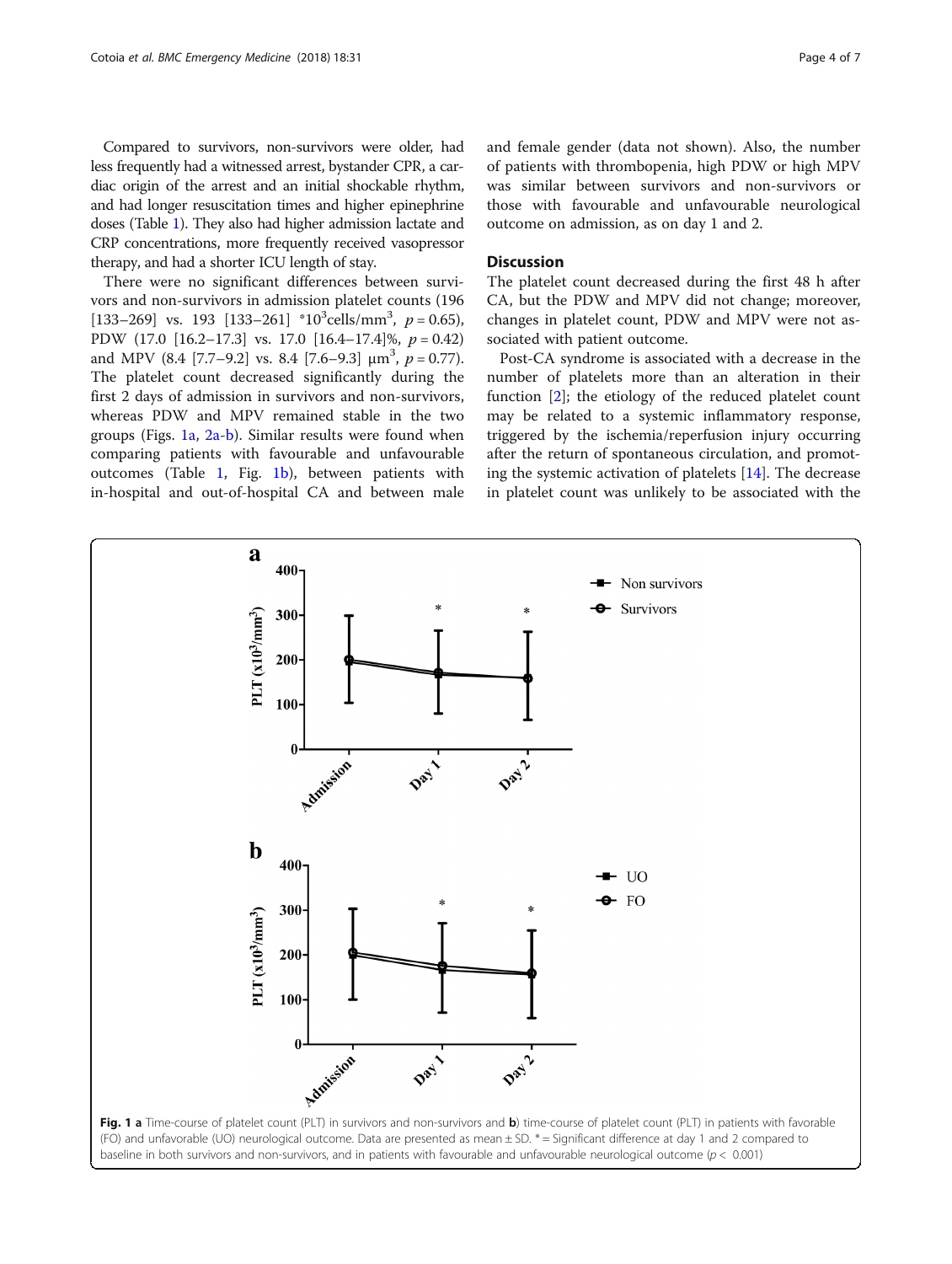<span id="page-4-0"></span>

TTM, because platelet count, activation and/or aggregation are not influenced by a moderate decrease in body temperature to 32–34 °C [[15\]](#page-6-0). The prognostic role of platelet count and/or thrombopenia has been rarely described in CA patients; in one study, Nobile et al. showed no differences in the occurrence of haemato $logical$  failure (i.e. platelet count  $< 50^{\circ}10^3$ cells/mm $^3)$ among survivors and non-survivors after CA  $(n = 469)$ [[16\]](#page-6-0), but patients with OHCA had a greater incidence of hematologic failure than those with IHCA, both on ICU admission (7% vs. 2%;  $p = 0.04$ ) and during the ICU stay  $(14\% \text{ vs. } 7\%, p = 0.009).$ 

Herein, changes in PDW or MPV during could represent an important but yet unreported component of the post-CA syndrome [\[14\]](#page-6-0). Several studies have reported the prognostic value of PDW or MPV in critically ill patients, focusing on the fact that an increase in these variables reflects the variation in platelet size caused by platelet activation  $[9, 17-19]$  $[9, 17-19]$  $[9, 17-19]$  $[9, 17-19]$  $[9, 17-19]$ . In our study, the lack of association between these variables and outcomes may suggest that the platelet activation occurring as a result of ischemia/reperfusion injury following CA differs from that induced by sepsis or other forms of critical illness. While no study on PDW in CA patients has been published so far, Chung et al. investigated whether MPV was associated with 30-day neurologic outcome and mortality after CA. In 184 patients with OHCA, increased 30-day mortality and poor neurological outcome rate were associated with MPV on admission [[20](#page-6-0)]. Further studies are needed to investigate this phenomenon by including additional tests of platelet activation and aggregation and/or thromboelastometric measurements [\[21](#page-6-0), [22\]](#page-6-0). Indeed, activated platelets are enlarged, and contain vasoactive and prothrombic factors that aggravate systemic inflammation and endothelial dysfunction. Nevertheless, it is possible that PDW and MPV are not sensitive enough to detect these changes in platelet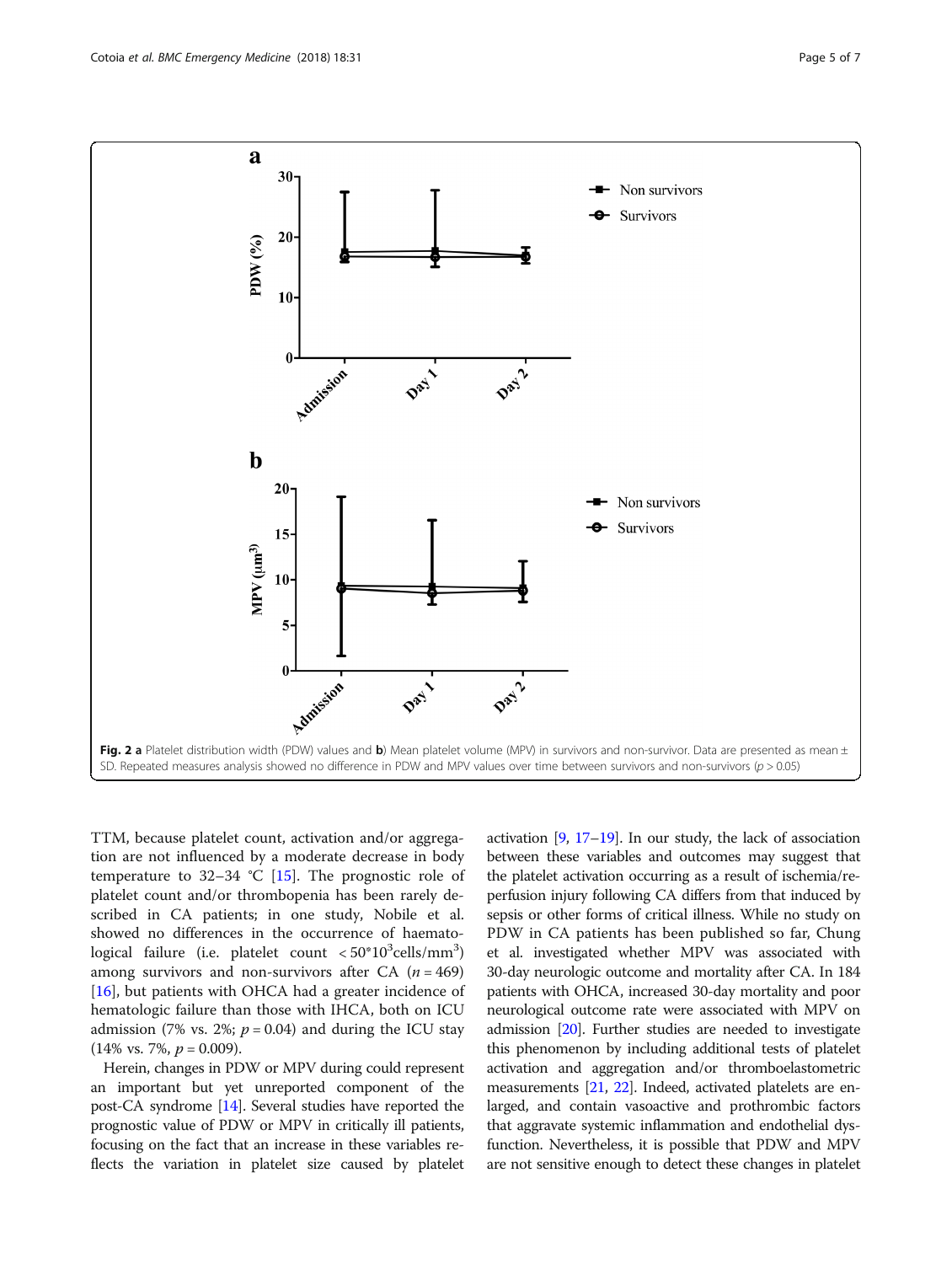<span id="page-5-0"></span>function. In one study, CA secondary to coronary occlusion had the highest degree of platelet hyperfunction, which was tested under high shear rates with the collagen adenosine diphosphate closure time, when compared to other causes of arrest [5]. This condition of platelet hyperfuncion or increased aggregability indicated a pro-coagulopathic state in the post-cardiac arrest phase, which may contribute to the formation of microthrombi (i.e. microvascular dysfunction), but also to early stent thrombosis (i.e. post-arrest acute myocardial infarction) [[23](#page-6-0)]. Thus, future studies should better characterize platelet activity in order to identify patients with enhanced clot formation and who might potentially benefit from a more rapid and aggressive antiplatelet therapy.

Our study has several limitations. First, due to the retrospective design of the study, we do not have all the variables potentially influencing these platelet indices, such as the use of antiaggregants (before arrest or after hospital admission), and the presence of hematological or autoimmune diseases or a previous infectious process, in particular for in-hospital CA. Moreover, some other confounders (i.e. gender, chronic inflammatory diseases, recent trauma or surgery) may also have influenced our findings. Second, we did not specifically collect data on coagulation parameters (such as activated partial thromboplastin time or D-dimers), although these may have been altered by specific therapies (e.g., unfractioned heparin or thrombolysis) administered in CA patients. Also, the combination of intravenous and/or oral platelet drug inhibitors, which was not available for this cohort, may also have affected our results; future studies on the use of different drugs after percutaneous coronary interventions should prospectively evaluate whether PDW and MPV are affected by such interventions and whether this phenomenon would be drug- and/or dose-related. Third, we did not look at specific organ dysfunctions and their relationship with platelet count, PDW or MPV. Forth, only few patients survived with an unfavourable neurological outcome. This may reflect local practices, as decision of withdrawal of life sustaining therapies is very often shared with patients' family in case of persistent and severe neurological impairment. Certainly, this approach prevented any additional analysis comparing survivors with good to these with poor neurological outcome. Fifth, only patients who received TTM were included in this cohort, although moderate hypothermia is not likely to influence the results. Finally, we could not record the exact time between blood sampling and laboratory analyses. In one study, Vagdatli et al. observed a remarkable decrease in PDW over time together with the absence of platelet activation, even in healthy subjects [\[24\]](#page-6-0); as such, samples taken outside working hours or not rapidly addressed to the laboratory for analyses may have underestimated the real PDW value and potentially biased our findings.

## **Conclusions**

Platelet count decreased during the first 48 h after CA, while PDW and MPV did not change. Platelets reduction, PDW and MPV were not associated with patient outcome.

#### Abbreviations

CA: Cardiac arrest; CPC: Cerebral performance category score; CRP: C-reactive protein; ICU: Intensive care unit; MPV: Mean platelet volume; PDW: Platelet distribution width; ROSC: Return of spontaneous circulation; TTM: Targeted temperature management

#### Availability of data and materials

The datasets used and analysed during the current study are available from the corresponding author on reasonable request.

#### Authors' contributions

AC: data collection, writing the manuscript and statistical analysis, FF: data collection and statistical analysis, CDeF: development of the study, data collection, JLV: interpretation of the data, writing the manuscript, JC: interpretation of the data, writing the manuscript, FST: interpretation of the data, writing the manuscript. AC, FF, CD, JLV, JC, FST approved the final manuscript.

#### Ethics approval and consent to participate

The local Ethical Committee (Comité d'Ethique Hospitalo-Facultaire Erasme-ULB) approved the study (Protocol P2017/264), but the need for informed consent was waived because of the retrospective analysis of data.

#### Consent for publication

Not applicable.

#### Competing interests

The authors declare that they have no competing interests.

#### Publisher's Note

Springer Nature remains neutral with regard to jurisdictional claims in published maps and institutional affiliations.

#### Author details

<sup>1</sup>Department of Intensive Care, Erasme Hospital, Université libre de Bruxelles, Brussels, Belgium. <sup>2</sup>Department of Anaesthesiology and Intensive Care University of Foggia, Foggia, Italy.

#### Received: 4 June 2018 Accepted: 18 September 2018 Published online: 25 September 2018

#### References

- 1. Adrie C, Monchi M, Laurent I, Um S, Yan SB, Thuong M, et al. Coagulopathy after successful cardiopulmonary resuscitation following cardiac arrest: implication of the protein C anticoagulant pathway. J Am Coll Cardiol. 2005;46:21–8.
- 2. Roberts BW, Kilgannon JH, Chansky ME, Mittal N, Wooden J, Parrillo JE, et al. Multiple organ dysfunction after return of spontaneous circulation in Postcardiac arrest syndrome. Crit. Care Med. 2013;41:1492–501.
- 3. Bro-Jeppesen J, Kjaergaard J, Wanscher M, Nielsen N, Friberg H, Bjerre M, et al. The inflammatory response after out-of-hospital cardiac arrest is not modified by targeted temperature management at 33°C or 36°C. Resuscitation. 2014;85:1480–7.
- 4. Weidman JL, Shook DC, Hilberath JN. Cardiac resuscitation and coagulation. Anesthesiology. 2014;120:1009–14.
- 5. Spiel AO, Frossard M, Mayr FB, Kliegel A, Janata A, Uray T, et al. Pronounced platelet hyperfunction in patients with cardiac arrest achieving restoration of spontaneous circulation. Crit. Care Med. 2009;37:975–9.
- 6. Kim CH, Kim SJ, Lee MJ, Kwon YE, Kim YL, Park KS, Ryu HJ, Park JT, Han SH, Yoo TH, Kang SW, Oh HJ. An increase in mean platelet volume from baseline is associated with mortality in patients with severe sepsis or septic shock. PLoS One. 2015;10(3):e0119437.
- 7. Ates S, Oksuz H, Dogu B, Bozkus F, Ucmak H, Yanıt F. Can mean platelet volume and mean platelet volume/platelet count ratio be used as a diagnostic marker for sepsis and systemic inflammatory response syndrome? Saudi Med J. 2015;36:1186–90.